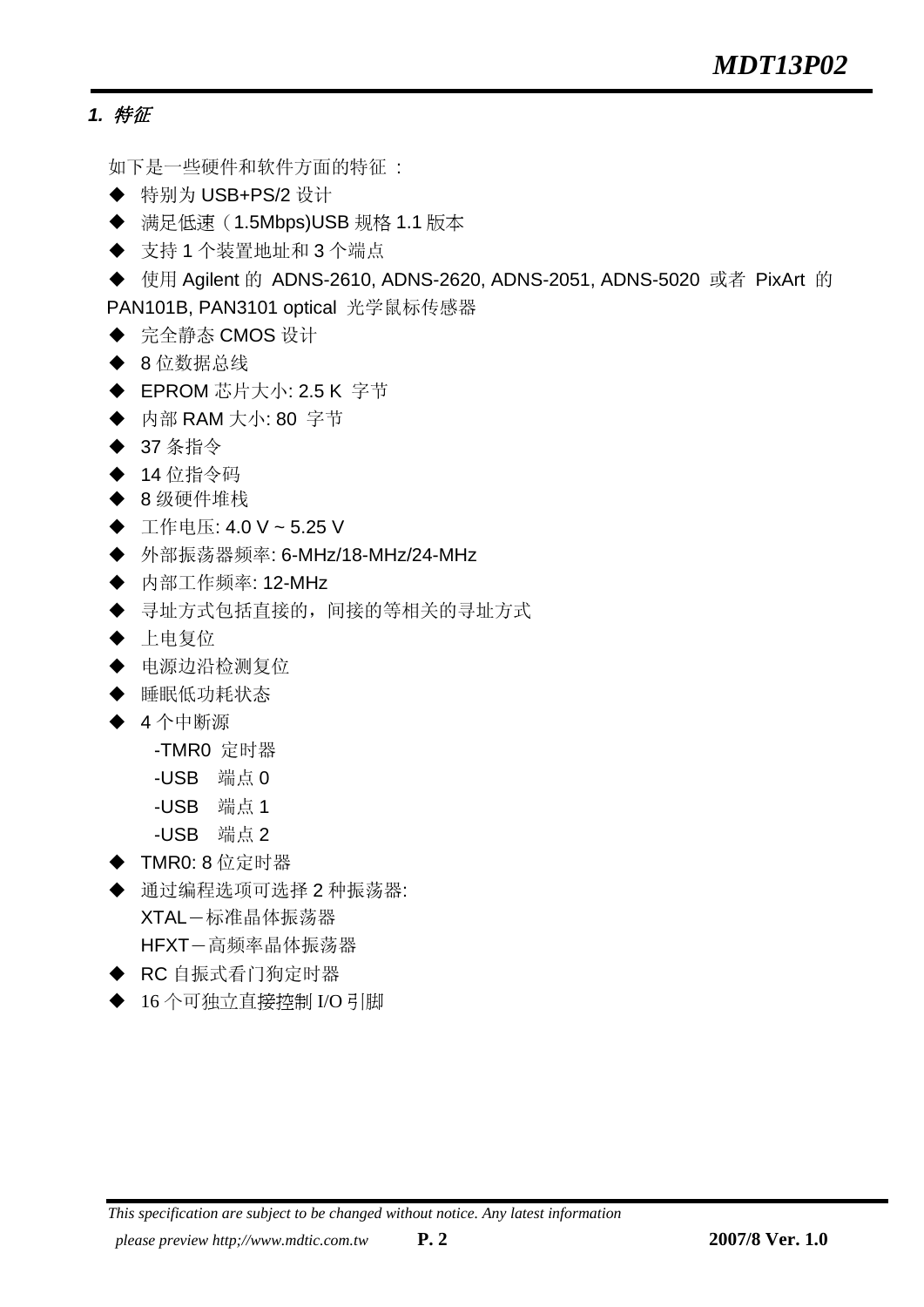## *2.*引脚分配位

| <b>PA6</b> 1       |    | 20 | PA7                             |                    |   |    |                     |
|--------------------|----|----|---------------------------------|--------------------|---|----|---------------------|
| PB5/CLKO           | 2  | 19 | PB4/Z2                          | PB5/CLKO 1         |   | 18 | <b>PB4/Z2</b>       |
| PB6/SCLK 3         |    | 18 | <b>PB3/Z1</b>                   | PB6/SCLK 2         |   | 17 | <b>PB3/Z1</b>       |
| PB7/SDIO           | 4  | 17 | PB <sub>2</sub> /PD             | PB7/SDIO 3         |   | 16 | PB <sub>2</sub> /PD |
| PA <sub>0</sub> /L | 5  | 16 | <b>PB1/K5</b>                   | PA <sub>0</sub> /L | 4 | 15 | <b>PB1/K5</b>       |
| <b>PA1/M 6</b>     |    | 15 | PB <sub>0</sub> /K <sub>4</sub> | <b>PA1/M 5</b>     |   | 14 | PB0/K4              |
| VSS <sub>7</sub>   |    | 14 | PA5/DP/CLK                      | <b>VSS</b>         | 6 | 13 | PA5/DP/CLK          |
| PA2/PWRC           | 8  | 13 | PA4/DM/DATA                     | PA2/PWRC           | 7 | 12 | PA4/DM/DAT          |
| PA3/R              | 9  | 12 | <b>VDD</b>                      | <b>PA3/R 8</b>     |   | 11 | <b>VDD</b>          |
| OSC <sub>1</sub>   | 10 | 11 | OSC <sub>2</sub>                | $OSC1$   9         |   | 10 | OSC <sub>2</sub>    |
|                    |    |    |                                 |                    |   |    |                     |
| PB6/SCLK           |    | 16 | <b>PB4/Z2</b>                   |                    |   |    |                     |
| PB7/SDIO 2         |    | 15 | <b>PB3/Z1</b>                   |                    |   |    |                     |
| PA <sub>0</sub> /L | 3  | 14 | <b>PB1/K5</b>                   |                    |   |    |                     |
| <b>PA1/M 4</b>     |    | 13 | PB <sub>0</sub> /K <sub>4</sub> |                    |   |    |                     |
| $VSS$ 5            |    | 12 | PA5/DP/CLK                      |                    |   |    |                     |
| <b>PA2/PWRC</b>    | 6  | 11 | PA4/DM/DATA                     |                    |   |    |                     |
| <b>PA3/R 7</b>     |    | 10 | <b>VDD</b>                      |                    |   |    |                     |

## *3.* 引脚功能描述

 $OSC1|8$  9 OSC2

| 引脚名称                            | I/O                         | 功能描述                                    |
|---------------------------------|-----------------------------|-----------------------------------------|
| PB <sub>0</sub> /K <sub>4</sub> | 1/O                         | Port B 0 位, 按键 4/可选择内部 80K 上拉电阻         |
| <b>PB1/K5</b>                   | 1/O                         | Port B 1 位, 按键 5/可选择内部 80K 上拉电阻         |
| PB <sub>2</sub> /PD             | 1/O                         | Port B 2 位/PD 对光传感器的信号/可选择内部 80K 上拉     |
|                                 |                             | 电阻                                      |
| PB3/Z1                          | $\mathsf{I}/\mathsf{O}$     | Port B 3 位/ Z1 轴输入/可选择内部 30K 下拉电阻模式     |
| PB4/Z2                          | 1/O                         | Port B 4 位/ Z2 轴输入/可选择内部 30K 下拉电阻模式     |
| PB5/CLKO                        | 1/O                         | Port B5 位/光传感器的振荡时钟输出/可选择内部 80K 上       |
|                                 |                             | 拉电阻                                     |
| PB6/SCLK                        | $\overline{1}/\overline{O}$ | Port B 6 位/ Agilent 传感器串列时钟/可选择内部 80K 上 |
|                                 |                             | 拉电阻                                     |
| PB7/SDIO                        | $\mathsf{IO}$               | 7 位/来自 Agilent 传感器的串列数据/可选择内部<br>Port B |
|                                 |                             | 80K 上拉电阻                                |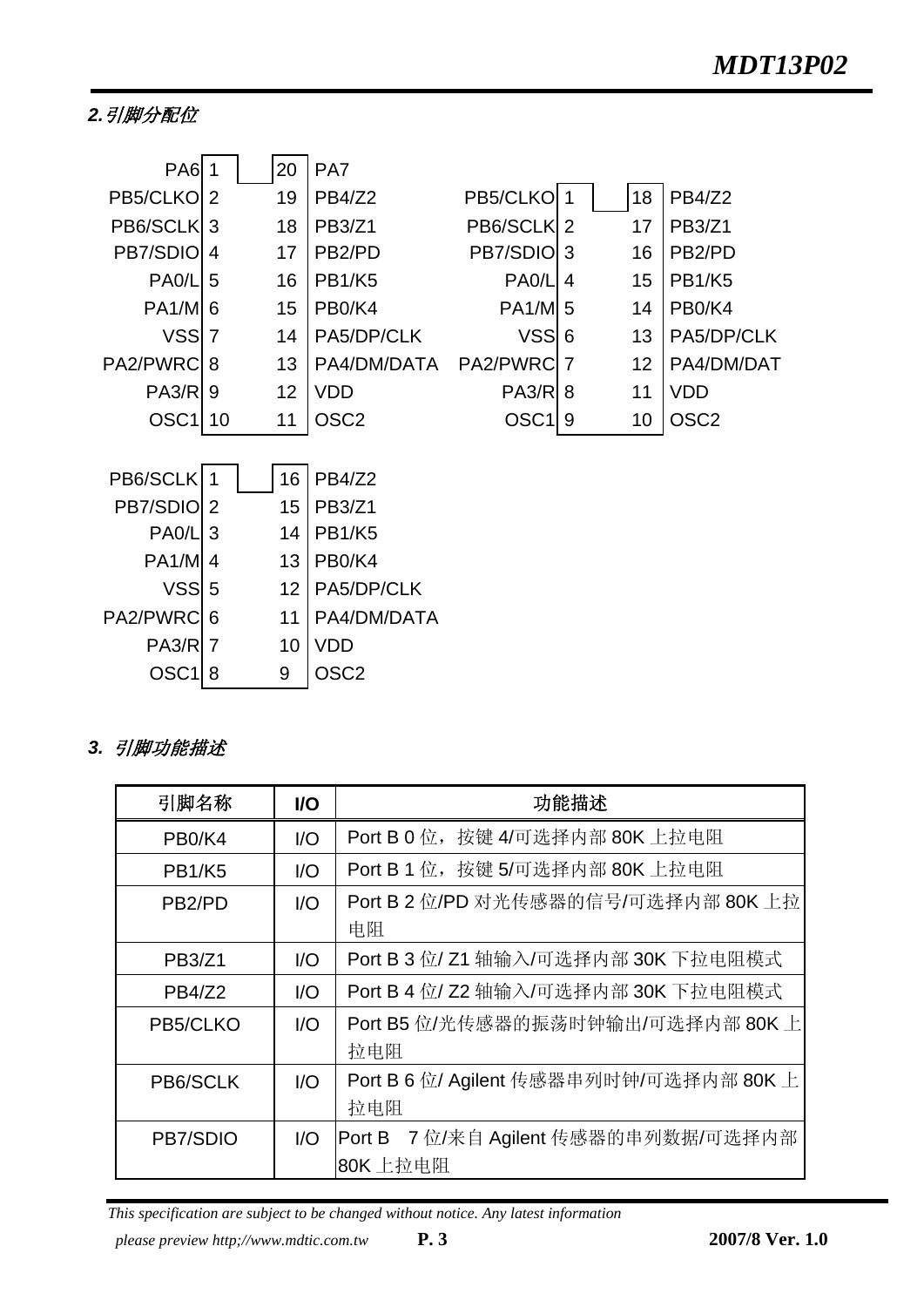# *MDT13P02*

| 引脚名称               | I/O            | 功能描述                            |
|--------------------|----------------|---------------------------------|
| PA <sub>0</sub> /L | 1/O            | Port A 0 位/左按键输入/内部 80K 上拉电阻    |
| PA <sub>1</sub> /M | 1/O            | Port A 1 位/中间按钮输入/内部 80K 上拉电阻   |
| PA2/PWR C          | 1/O            | Port A 2 位/电源控制/内部 80K 上拉/开漏极输出 |
| PA <sub>3</sub> /R | $\overline{U}$ | Port A 3 位/右按钮输入/内部 80K 上拉电阻    |
| PA4/DM/DATA        | 1/O            | USB D- 或 PS/2 数据                |
|                    |                | USB 模式时要接 7.5K 上拉电阻到 VDD        |
| PA5/DP/CLK         | 1/O            | USB D+ 或 PS/2 时钟                |
|                    |                | PS2 模式 PORTA 5 位,内部 7.5k 上拉电阻   |
| PA <sub>6</sub>    | 1/O            | PORTA 6 位/内部 80K 上拉             |
| PA <sub>7</sub>    | 1/O            | PORTA 7 位/内部 80K 上拉             |
| OSC <sub>1</sub>   |                | 输入振荡器                           |
| OSC <sub>2</sub>   | O              | 输出振荡器                           |
| <b>VDD</b>         |                | 电源                              |
| <b>VSS</b>         |                | 地                               |

# *4.* 内存分配

(A) 内存分配

| 地址             | 说明               |
|----------------|------------------|
| <b>BANK0</b>   |                  |
| $00\,$         | 间址寄存器            |
| 01             | TMR <sub>0</sub> |
| 02             | <b>PCL</b>       |
| 03             | STATUS0          |
| 04             | <b>MSR</b>       |
| 05             | Port A           |
| 06             | Port B           |
| 0A             | <b>PCHLAT</b>    |
| 0 <sub>B</sub> | <b>INTCON0</b>   |
| 25             | EP2TXC           |
| 26             | <b>EP0TXC</b>    |
| 27             | EP1TXC           |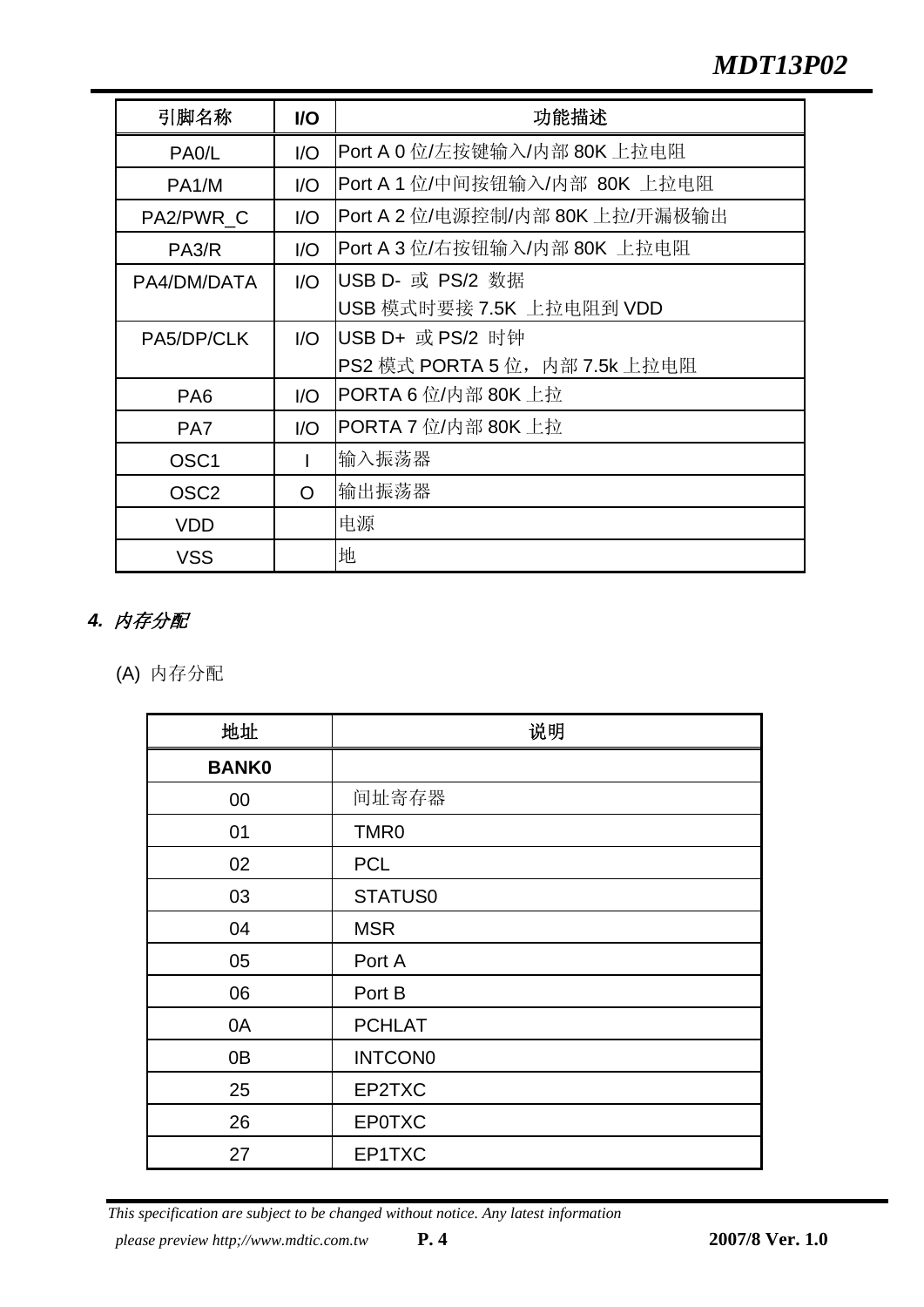| 地址           | 说明                        |
|--------------|---------------------------|
| 28           | <b>USBDA</b>              |
| 29           | <b>USBSCR</b>             |
| 2A           | <b>EPORXS</b>             |
| 2B           | <b>INTCON1</b>            |
| 2C           | STATUS1                   |
| $30 - 67$    | 通用目标寄存器                   |
| 68~6F        | <b>USB FIFO ENDPOINT2</b> |
| $70 - 77$    | <b>USB FIFO ENDPOINT0</b> |
| 78~7F        | <b>USB FIFO ENDPOINT1</b> |
| <b>BANK1</b> |                           |
| 01           | <b>OPTION</b>             |
| 05           | <b>CPIOA</b>              |
| 06           | <b>CPIOB</b>              |

(1) IAR (间址寄存器): R00

按MSR内容对数据存储器进行寻址 (非物理寄存器)

(2) TMR0: R01

(3) PC (程序计数器): R02, R0A

(4) STATUS (状态寄存器): R03

| 位              | 标志              | 功能                 |
|----------------|-----------------|--------------------|
| $\overline{0}$ | $\mathsf C$     | 进位                 |
| 1              | <b>HC</b>       | 辅助进位               |
| 2              | Z               | 0位                 |
| 3              | /PF             | 低功耗位               |
| $\overline{4}$ | /TF             | WDT溢出位             |
| 5              | RP <sub>0</sub> | 寄存器空选择位            |
|                |                 | 0: 00h~7Fh (Bank0) |
|                |                 | 1: 80h~FFh (Bank1) |
| $7 - 6$        |                 | 通用位                |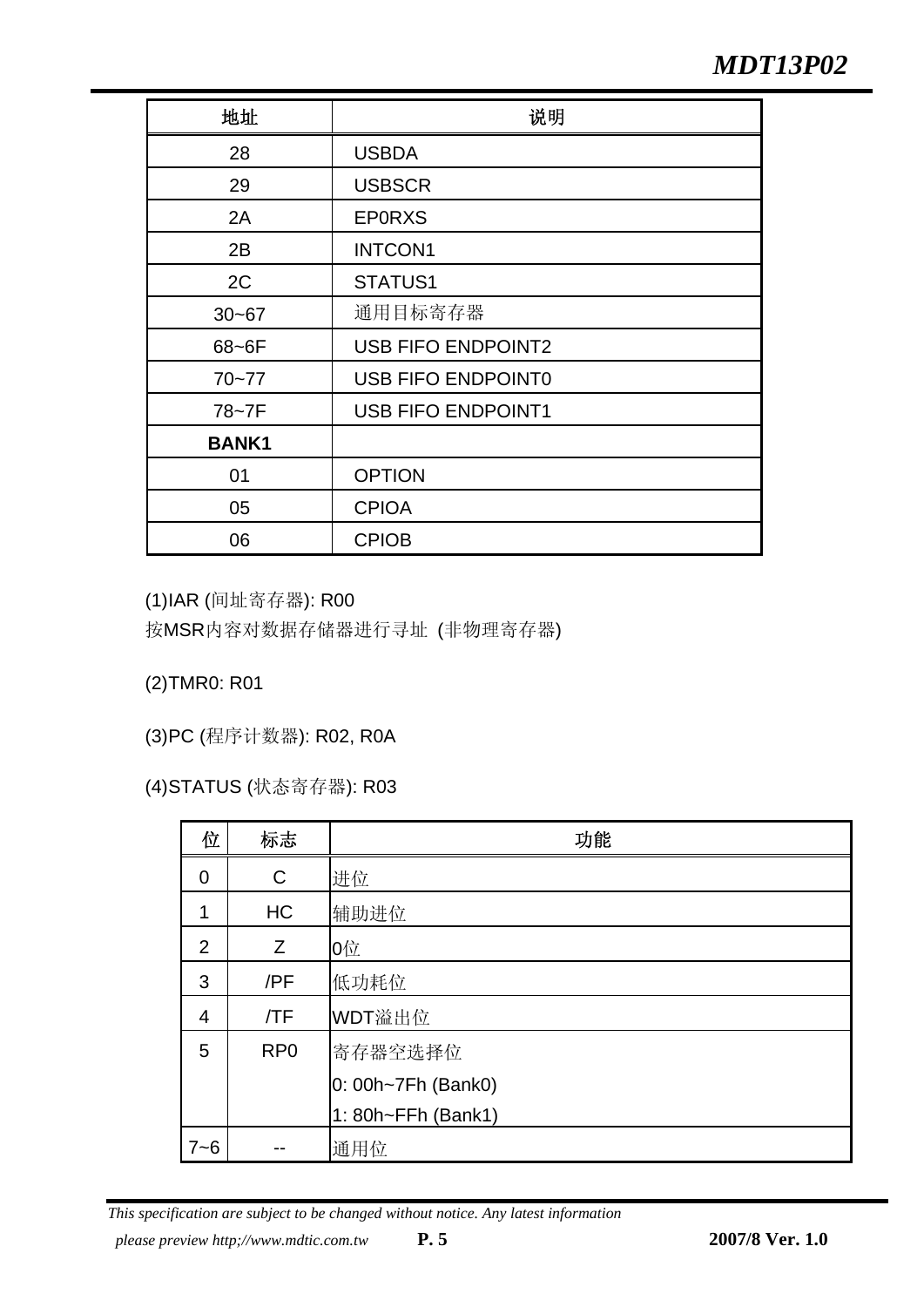#### (5) MSR (存储器BANK选择寄存器): R04



(6) PORT A: R05 PA7~PA0, PORTA 数据寄存器

(7) PORT B: R06 PB7~PB0, PORTB 数据寄存器

(8) PCHLAT: R0A

程序计数器的高 4 位写入缓存

#### (9) INTCON0 (中断状态寄存器): R0B

| 位       | 标志          | 功能            |
|---------|-------------|---------------|
| $1 - 0$ |             | 读为"0"         |
| 2       | <b>TOIF</b> | 当 TMRO 溢出置位   |
| $4 - 3$ |             | 读为"0"         |
| 5       | <b>TOIE</b> | 0: TMR0 中断不使能 |
|         |             | 1: TMR0 中断使能  |
| 6       |             | 读为"0"         |
|         | <b>GIS</b>  | 0: 全部中断不使能    |
|         |             | 1: 全部中断使能     |

#### (10) OPTION: R81

| 位       | 标志              | 功能      |
|---------|-----------------|---------|
| 0       | PS <sub>0</sub> | 预分频率    |
|         | PS <sub>1</sub> | 预分频率    |
| 2       | PS <sub>2</sub> | 预分频率    |
| 3       | <b>PSA</b>      | 预分频器分配位 |
| $6 - 4$ | --              | 读为"0"   |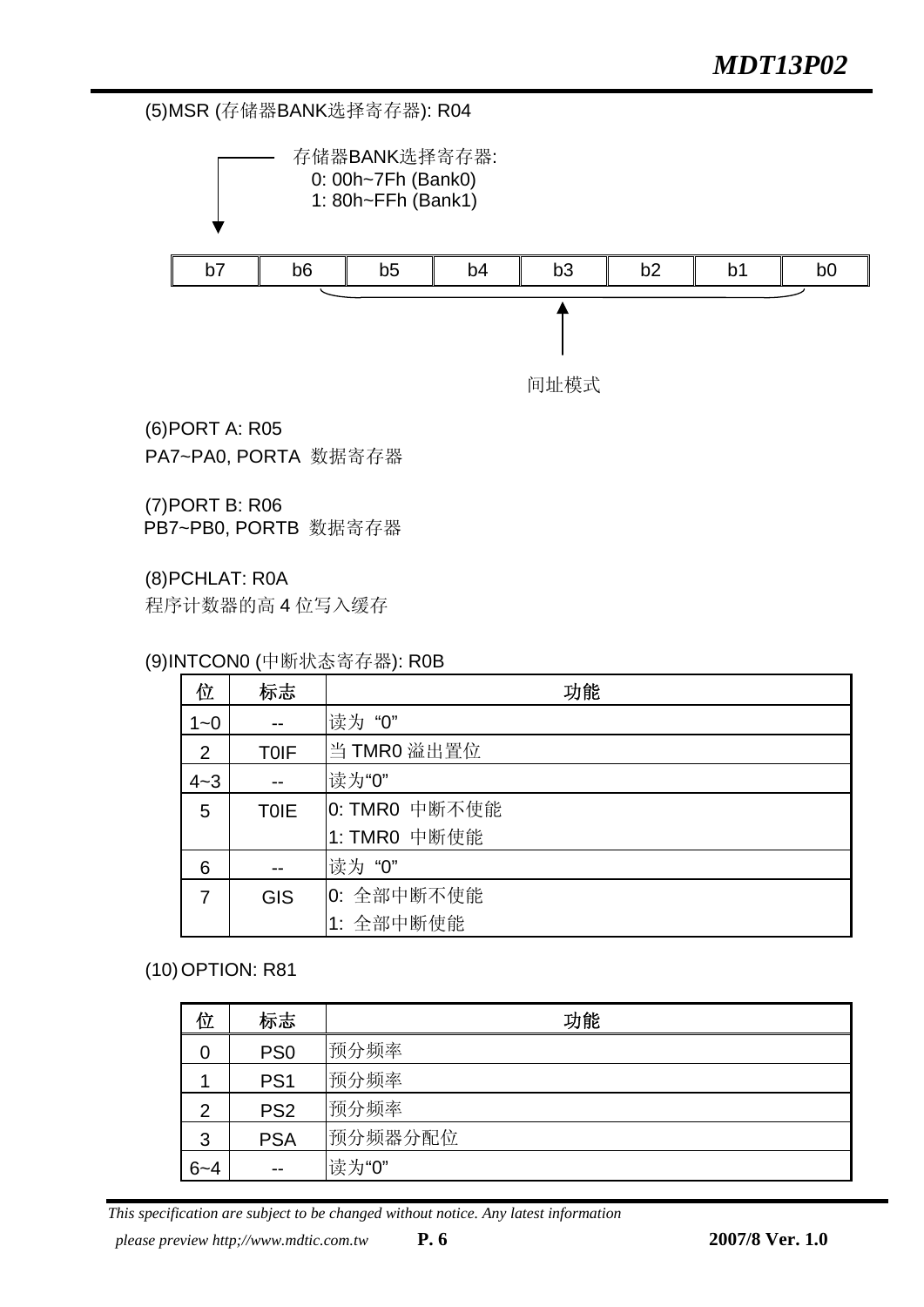# *MDT13P02*

| 标志    | 功能                    |
|-------|-----------------------|
| /RBPU | 0:使能所有 PORTB 上拉和下拉电阻  |
|       | 1:不使能所有 PORTB 上拉和下拉电阻 |

#### (11) CPIOA: R85

PORTA 数据方向寄存器 0: 输出模式/1:输入模式

### (12) CPIOB: R86

PORTB 数据方向寄存器 0: 输出模式/1: 输入模式

#### **USB** 功能寄存器

(13) EP2TXC: R25 USB 端点 2 传输结构

| 位              | 标志            | 功能                             |
|----------------|---------------|--------------------------------|
| $\Omega$       | <b>COUNT0</b> | 在一个 IN 的信息包里传输的数据字节数量          |
|                | COUNT1        | 在一个 IN 的信息包里传输的数据字节数量          |
| $\mathcal{P}$  | COUNT2        | 在一个 IN 的信息包里传输的数据字节数量          |
| 3              | COUNT3        | 在一个 IN 的信息包里传输的数据字节数量          |
| $\overline{4}$ | EP2EN         | 使能端点 2                         |
| 5              | <b>STALL</b>  | 停顿位,当一个 SETUP 信息包被接收时, 5 位被清除  |
| 6              | DATA 1/0      | 选择 DATA 信息包锁定状态, 6位必须设置为 0 或 1 |
|                | <b>INEN</b>   | 收到一个 ACK 信息包时,此位被清除            |

(14) EP0TXC: R26

USB 端点 0 传输结构

| 位              | 标志           | 功能                                       |
|----------------|--------------|------------------------------------------|
| $\Omega$       |              | COUNTO 在一个 IN 的信息包里传输的数据字节数量             |
| $\mathbf 1$    |              | COUNT1 在一个 IN 的信息包里传输的数据字节数量             |
| 2              |              | COUNT2 在一个 IN 的信息包里传输的数据字节数量             |
| 3              |              | COUNT3 在一个 IN 的信息包里传输的数据字节数量             |
| $\overline{4}$ | <b>ERR</b>   | 一个 DATA 储存错误发生在一个 SETUP 或 OUT 数据段之间      |
| 5              | <b>STALL</b> | 停顿位,当一个 SETUP 储存器被接收时, 5 位被清除            |
| 6              |              | DATA 1/0 选择 DATA 信息包锁定状态, 6 位必须设置为 0 或 1 |
| 7              | <b>INEN</b>  | 收到一个 ACK 信息包时, 此位被清除                     |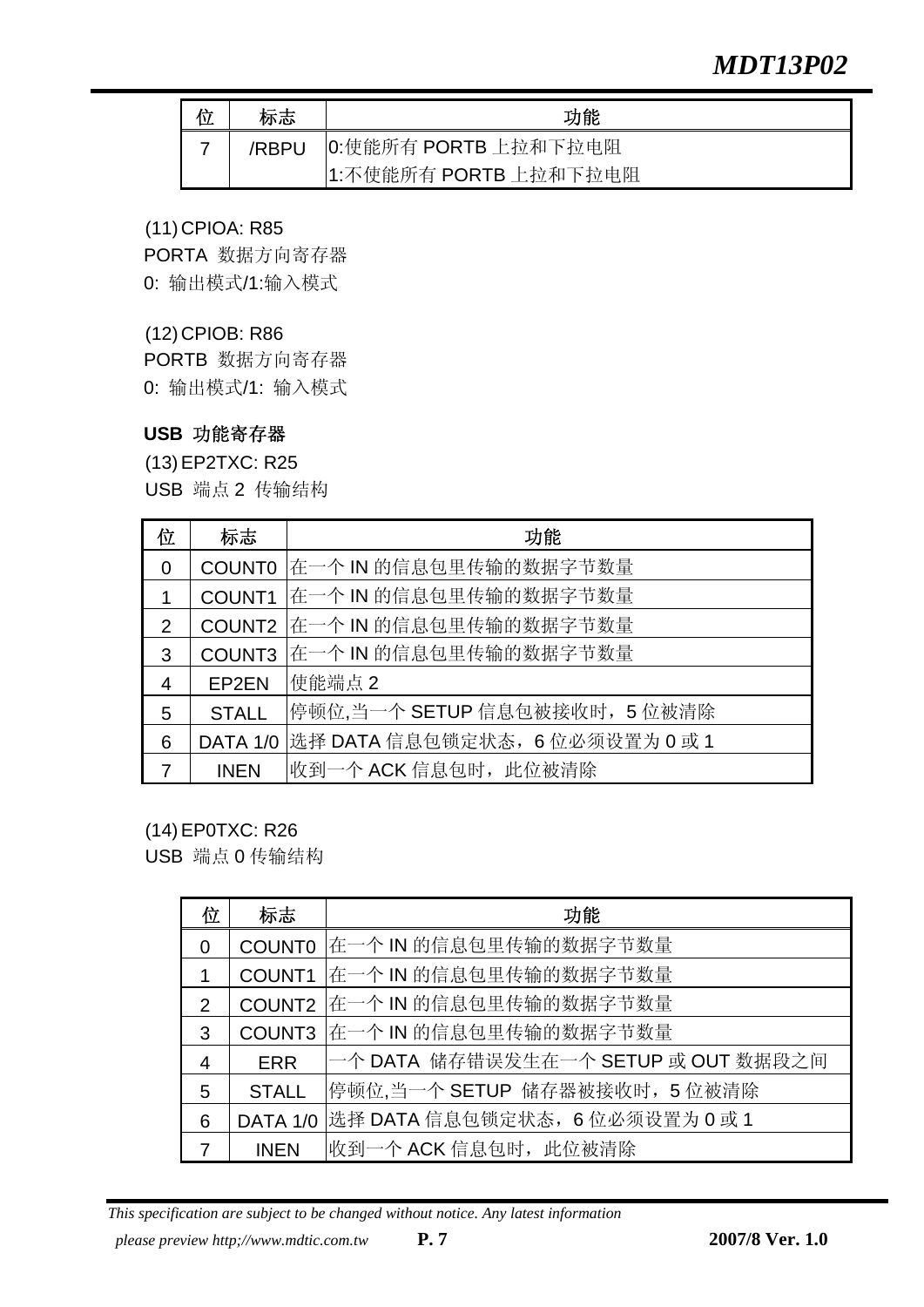## (15) EP1TXC: R27

USB 端点 1 传输结构

| 位              | 标志            | 功能                              |
|----------------|---------------|---------------------------------|
| $\overline{0}$ | <b>COUNT0</b> | 在一个 IN 的信息包里传输的数据字节数量           |
| 1              | COUNT1        | 在一个 IN 的信息包里传输的数据字节数量           |
| 2              | COUNT2        | 在一个 IN 的信息包里传输的数据字节数量           |
| 3              | COUNT3        | 在一个 IN 的信息包里传输的数据字节数量           |
| $\overline{4}$ | EP1EN         | 使能端点1                           |
| 5              | <b>STALL</b>  | 停顿位,当一个 SETUP 储存器被接收时, 5 位被清除   |
| 6              | DATA 1/0      | 选择 DATA 信息包锁定状态, 6 位必须设置为 0 或 1 |
| 7              | <b>INEN</b>   | 收到一个 ACK 信息包时, 此位被清除            |

## (16) USBDA: R28

USB 地址设备

| ட       | 远      | 功能          |
|---------|--------|-------------|
| $6 - 0$ | ADR6~0 | USB 设备地址寄存器 |
|         | $- -$  | 读为<br>"0"   |

## (17) USBSCR: R29

USB 状态和控制

| 位             | 标志            | 功能                                                                                                                  |
|---------------|---------------|---------------------------------------------------------------------------------------------------------------------|
| $\Omega$      | <b>BUSACT</b> | 如果任何 USB 活动信号侦测到,,BUSACT 通过 SIE 置位。用户                                                                               |
|               |               | 程序需要检查和清除这些周期性侦测的数位和丢失的总线活动。                                                                                        |
|               |               | 写"0"清除该位,写"1"不能置 1。                                                                                                 |
|               |               | Force $K$ $\vert 0: \ddagger \ddagger \ddagger \ddagger \ddagger \ddagger \ddagger \ddagger \ddagger \ddagger \Phi$ |
|               |               | 1: 强制 K (D+ HIGH, D - Low)                                                                                          |
| $\mathcal{P}$ | Force J       | 0: 非强制                                                                                                              |
|               |               | 1: 强制 J (D+ Low, D - High)                                                                                          |
| 3             |               | STAOUTS 0: 不使能控制读移动                                                                                                 |
|               |               | 1:使能控制读移动                                                                                                           |
| 4             |               | ENOUTS 0: 不使能控制写移动                                                                                                  |
|               |               | 1: 使能控制写移动                                                                                                          |
| 7~5           |               | 读为"0"                                                                                                               |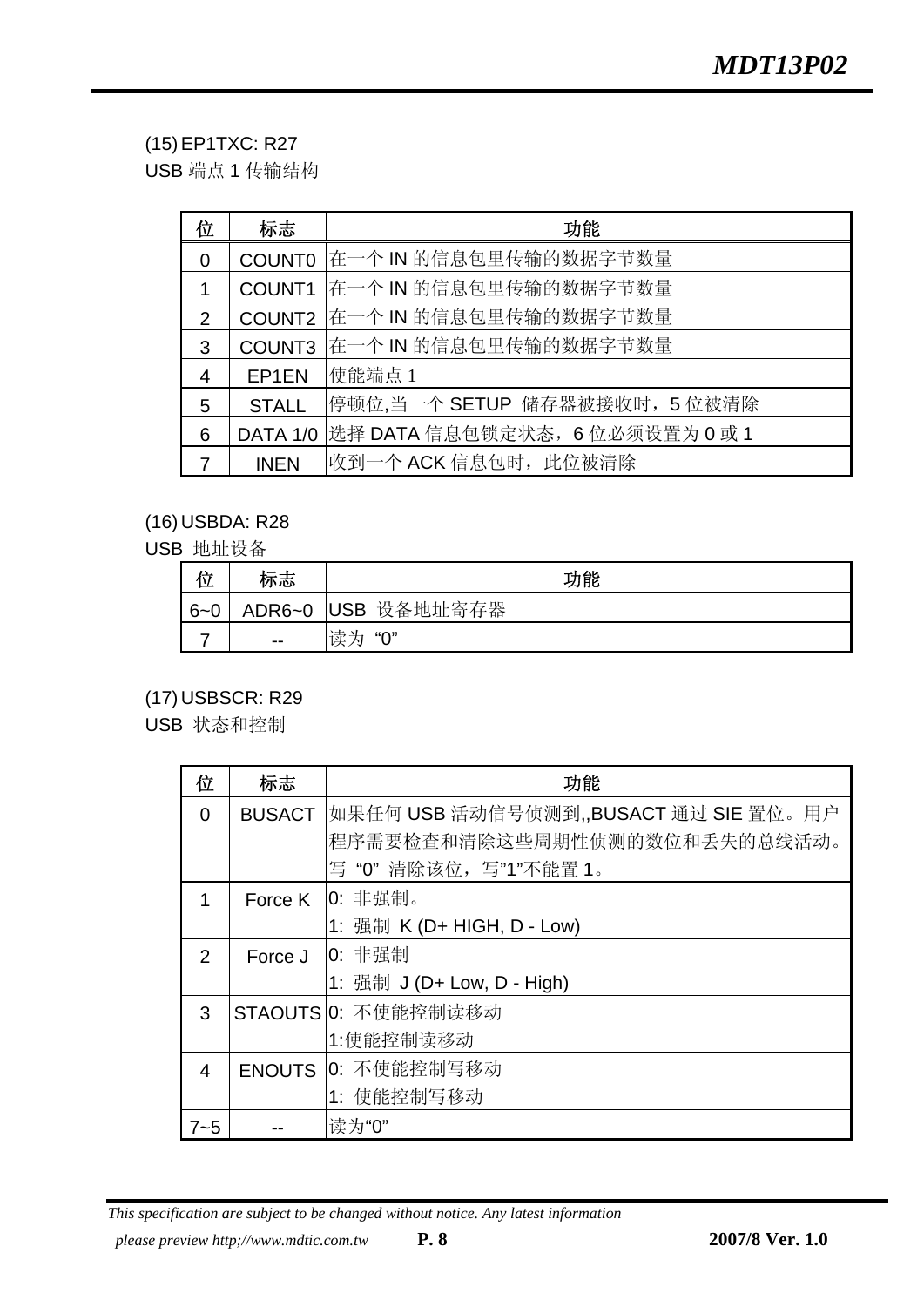(18) EP0RXS: R2A

USB 端点 0 接收状态

| 位              | 标志            | 功能                      |
|----------------|---------------|-------------------------|
| $\Omega$       | <b>SETUP</b>  | 当收到一个 SETUP 信息包时,0 位置 1 |
|                | <b>OUT</b>    | 当收到一个 OUT 信息包时,1 位置 1   |
| 2              | IN            | 当收到一个 IN 信息包时,2 位置 1    |
| 3              |               | DATA 1/0 DATA 锁定状态      |
| $\overline{4}$ | <b>COUNT0</b> | 在 DATA 信息包收到的字节数量       |
| 5              | COUNT1        | 在 DATA 信息包收到的字节数量       |
| 6              | COUNT2        | 在 DATA 信息包收到的字节数量       |
|                | COUNT3        | 在 DATA 信息包收到的字节数量       |

## (19) INTCON1: R2B

中断控制寄存器 1

| 位              | 标志           | 标志                       |
|----------------|--------------|--------------------------|
| $\overline{0}$ | <b>EP0IF</b> | 端点 0 中断标志                |
|                | EP1IF        | 端点 1 中断标志                |
| 2              | EP2IF        | 端点2 中断标志                 |
| 3              |              | 读为"0"                    |
| 4              | <b>EP0IE</b> | 端点 0 中断使能位, 0: 不使能/1: 使能 |
| 5              | EP1IE        | 端点 1 中断使能位, 0: 不使能/1: 使能 |
| 6              | EP2IE        | 端点 2 中断使能位, 0: 不使能/1: 使能 |
|                |              | 读为"0"                    |

(20) STATUS1: R2C

状态寄存器 1

| 位             | 标志          | 功能                              |
|---------------|-------------|---------------------------------|
| 0             |             | PS2CLK PS2 CLK 上拉, 0: 不使能/1: 使能 |
|               |             | PB5/CLKOO: PB5/1: CLKO          |
| $\mathcal{P}$ |             | USBPS2 0: USB 模式/1: PS2 模式      |
| 3             |             | SUSPEND 0: 正常模式/1: 睡眠模式         |
|               | <b>POR</b>  | 上电复位                            |
| 5             | <b>USBR</b> | USB 复位                          |
| 7~6           |             | "0"                             |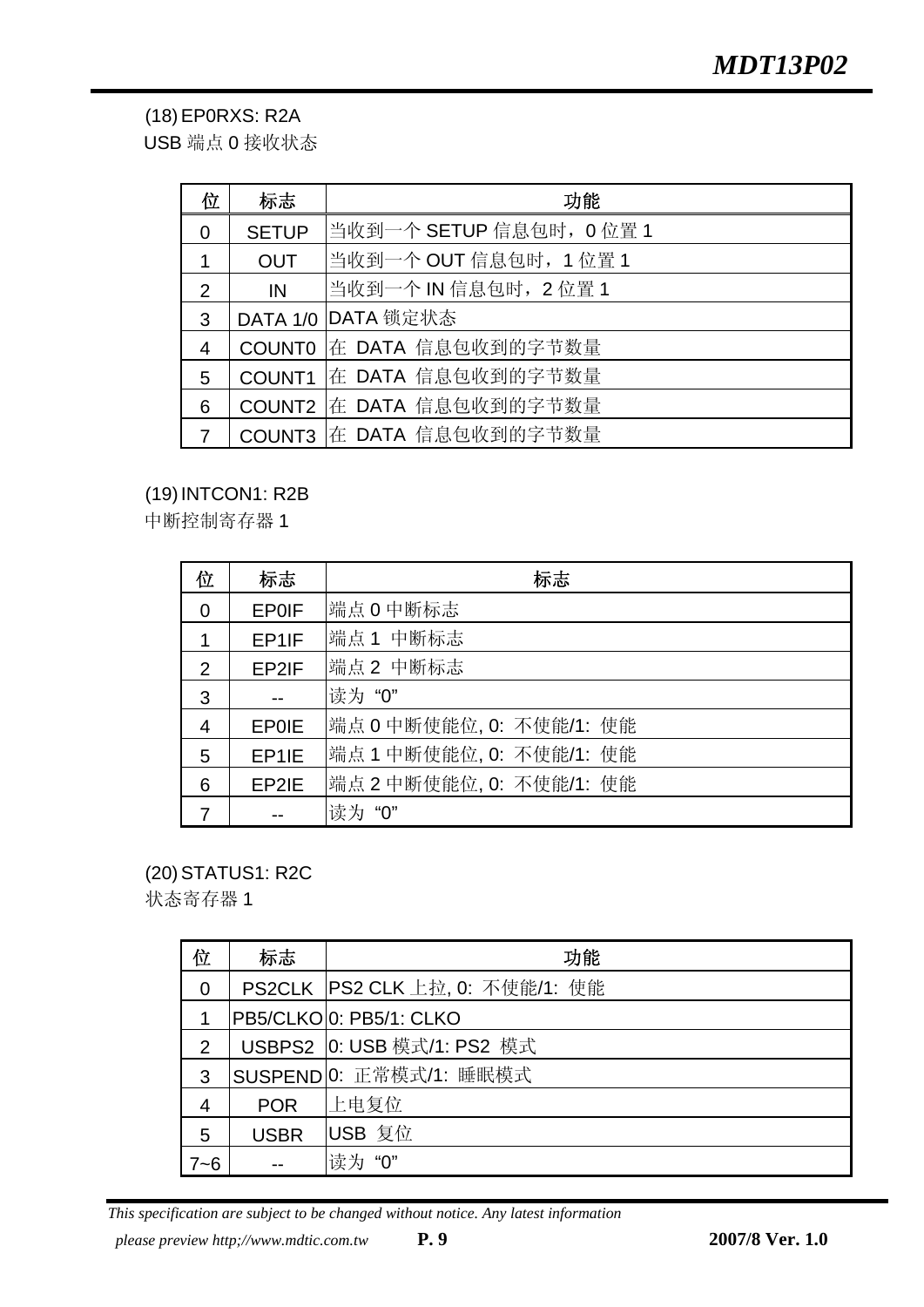(B) 程序储存器

| 地址      | 说明    |
|---------|-------|
| 000-9FF | 程序储存器 |
| 000     | 复位向量  |
| 004     | 中断向量  |

# *5.* 特殊功能寄存器总结

| <b>Addr</b>     | <b>Name</b>    | Bit7        | Bit <sub>6</sub>   | Bit <sub>5</sub> | Bit4              | Bit <sub>3</sub> | Bit <sub>2</sub>    | Bit1             | Bit <sub>0</sub> | <b>POR</b>      | <b>Other</b>  |      |
|-----------------|----------------|-------------|--------------------|------------------|-------------------|------------------|---------------------|------------------|------------------|-----------------|---------------|------|
|                 |                |             |                    |                  |                   |                  |                     |                  |                  | 0000            | reset<br>0000 |      |
| 00h             | <b>IAR</b>     |             | 按 MSR 内容对数据存储器进行寻址 |                  |                   |                  |                     |                  |                  |                 |               |      |
|                 |                |             |                    |                  |                   |                  |                     |                  |                  |                 | 0000          |      |
| 01h             | TMR0           |             |                    |                  |                   | 定时器 0 寄存器        |                     |                  |                  | <b>XXXX</b>     | uuuu          |      |
|                 |                |             |                    |                  |                   |                  |                     |                  |                  | <b>XXXX</b>     | uuuu          |      |
| 02h             | <b>PCL</b>     |             |                    |                  |                   | 程序计数器的低字节        |                     |                  |                  | 0000            | 0000          |      |
|                 |                |             |                    |                  |                   |                  |                     |                  |                  | 0000            | 0000          |      |
| 03h             | <b>STAT</b>    |             |                    | RP <sub>0</sub>  | /TO               | /PD              | Z                   | DC               | $\mathsf{C}$     | $-01$           | --q           |      |
|                 | <b>US</b>      |             |                    |                  |                   |                  |                     |                  |                  | 1xxx            | quuu          |      |
| 04h             | <b>MSR</b>     |             |                    |                  |                   | 间接数据内存地址寄存器      |                     |                  |                  | <b>XXXX</b>     | uuuu          |      |
|                 |                |             |                    |                  |                   |                  |                     |                  |                  | <b>XXXX</b>     | uuuu          |      |
|                 | <b>PORT</b>    |             |                    |                  |                   |                  |                     |                  |                  | <b>XXXX</b>     | uuuu          |      |
| 05h             |                | A           | PA7                | PA <sub>6</sub>  | PA <sub>5</sub>   | PA4              | PA <sub>3</sub>     | PA <sub>2</sub>  | PA <sub>1</sub>  | PA <sub>0</sub> | <b>XXXX</b>   | uuuu |
|                 | <b>PORT</b>    |             |                    |                  |                   |                  |                     |                  |                  | <b>XXXX</b>     | uuuu          |      |
| 06h             |                | B           | PB <sub>7</sub>    | PB <sub>6</sub>  | PB <sub>5</sub>   | PB <sub>4</sub>  | PB <sub>3</sub>     | PB <sub>2</sub>  | PB <sub>1</sub>  | PB <sub>0</sub> | <b>XXXX</b>   | uuuu |
|                 |                |             |                    |                  |                   |                  |                     |                  |                  |                 |               |      |
| 0Ah             | <b>PCH</b>     |             |                    |                  |                   | PCH <sub>3</sub> | PCH <sub>2</sub>    | PCH <sub>1</sub> | PCH <sub>0</sub> | 0000            | 0000          |      |
|                 | <b>INTCO</b>   |             |                    |                  |                   |                  |                     |                  |                  | $0 - 0 -$       | $0 - 0 -$     |      |
| 0 <sub>Bh</sub> | N <sub>0</sub> | <b>GIE</b>  |                    | <b>TOIE</b>      |                   |                  | <b>TOIF</b>         |                  |                  | $-0-$           | $-0-$         |      |
|                 | EP2TX          |             | <b>DATA</b>        |                  | EN <sub>2</sub> E |                  | COUN COUN COUN COUN |                  |                  | 0000            | 0000          |      |
| 25h             | $\mathsf{C}$   | <b>INEN</b> | 1/0                | <b>STALL</b>     | N                 | T <sub>3</sub>   | T <sub>2</sub>      | T <sub>1</sub>   | T <sub>0</sub>   | 0000            | 0000          |      |
|                 | <b>EP0TX</b>   |             | <b>DATA</b>        |                  |                   |                  | COUN COUN COUN COUN |                  |                  | 0000            | 0000          |      |
| 26h             | $\mathsf C$    | <b>INEN</b> | 1/0                | <b>STALL</b>     | <b>ERR</b>        | T <sub>3</sub>   | T <sub>2</sub>      | T1               | T <sub>0</sub>   | 0000            | 0000          |      |
|                 | EP1TX          |             | <b>DATA</b>        |                  | EP <sub>1E</sub>  |                  | COUN COUN COUN COUN |                  |                  | 0000            | 0000          |      |
| 27h             | C              | <b>INEN</b> | 1/0                | <b>STALL</b>     | N                 | T <sub>3</sub>   | T <sub>2</sub>      | T1               | T <sub>0</sub>   | 0000            | 0000          |      |
|                 |                |             |                    |                  |                   |                  |                     |                  |                  |                 |               |      |
| 28h             | <b>USBD</b>    |             | ADR <sub>6</sub>   | ADR <sub>5</sub> | ADR4              | ADR <sub>3</sub> | ADR <sub>2</sub>    | ADR1             | ADR <sub>0</sub> | 0000            | 0000          |      |
|                 | A              |             |                    |                  |                   |                  |                     |                  |                  | 0000            | 0000          |      |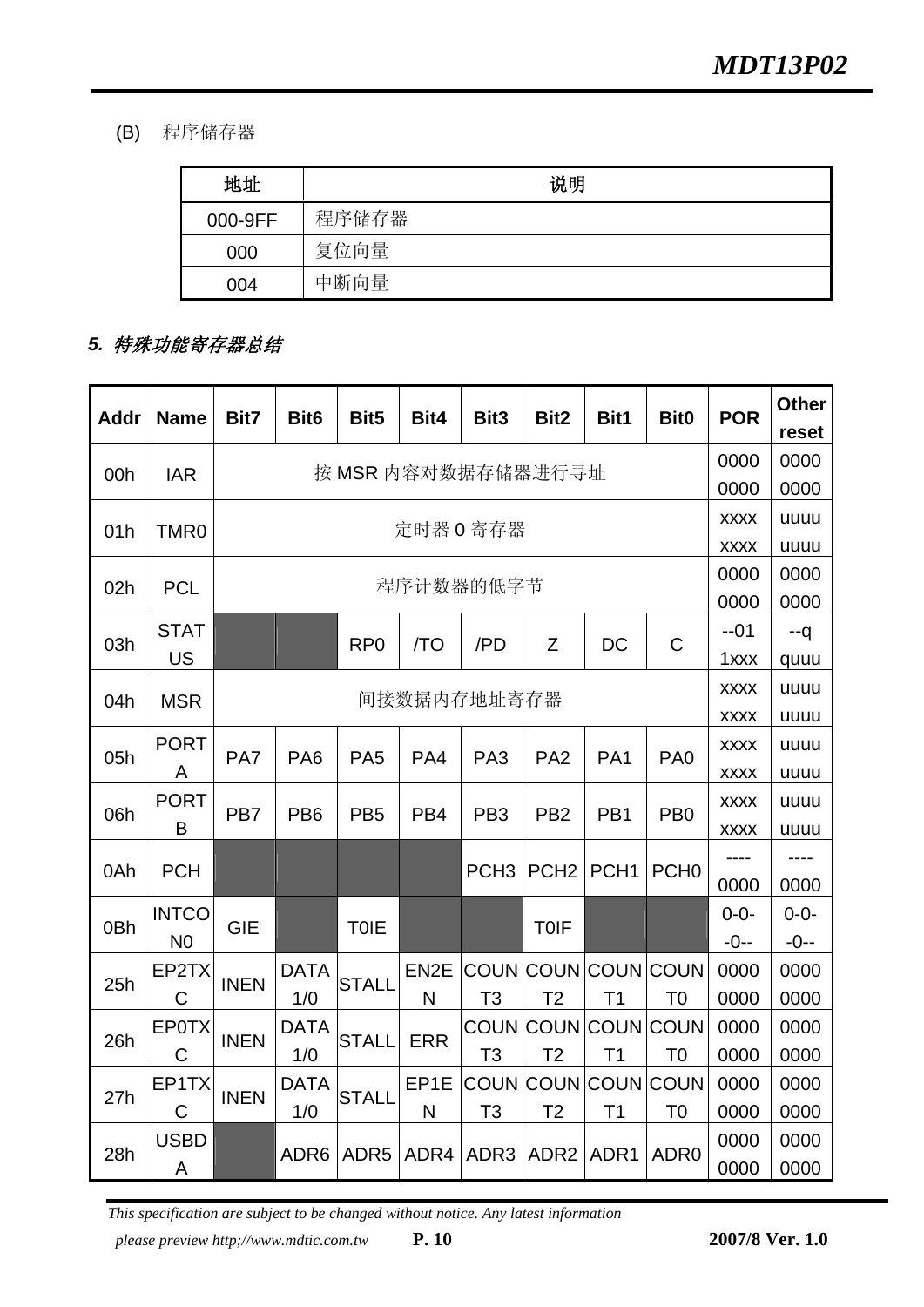| Addr | <b>Name</b>     | Bit7           | Bit <sub>6</sub> | Bit <sub>5</sub>  | Bit4                | Bit <sub>3</sub> | Bit2            | Bit1               | <b>Bit0</b>                                     | <b>POR</b> | <b>Other</b><br>reset |
|------|-----------------|----------------|------------------|-------------------|---------------------|------------------|-----------------|--------------------|-------------------------------------------------|------------|-----------------------|
|      | <b>USBS</b>     |                |                  |                   | <b>ENOU</b>         | <b>STAO</b>      | <b>FORC</b>     | <b>FORC</b>        | <b>BUSA</b>                                     | $---0$     | $---0$                |
| 29h  | <b>CR</b>       |                |                  |                   | TS                  | <b>UTS</b>       | ΕJ              | E K                | <b>CT</b>                                       | 0000       | 0000                  |
|      | <b>EPOR</b>     |                |                  |                   | COUN COUN COUN COUN | <b>DATA</b>      | IN              | <b>OUT</b>         | <b>SETU</b>                                     | 0000       | 0000                  |
| 2Ah  | XS              | T <sub>3</sub> | T <sub>2</sub>   | Τ1                | T0                  | 1/0              |                 |                    | P                                               | 0000       | 0000                  |
|      | <b>INTCO</b>    |                |                  |                   |                     |                  |                 | EP1IF              |                                                 | $-000$     | $-000$                |
| 2Bh  | N <sub>1</sub>  |                |                  | EP2IE EP1IE EP0IE |                     | EP2IF            |                 | <b>EP0IF</b>       | $-000$                                          | $-000$     |                       |
|      | <b>STAT</b>     |                |                  |                   |                     | <b>SUSP</b>      | USB/P           | PB <sub>5</sub> /C | PS <sub>2</sub>                                 | $-01$      | $-01$                 |
| 2Ch  | US <sub>1</sub> |                |                  | <b>USBR</b>       | <b>POR</b>          | ED               | S <sub>2</sub>  | <b>LKO</b>         | <b>CLK</b>                                      | 0100       | <b>Ouuu</b>           |
| 81h  | <b>OPTIO</b>    | /RBPU          |                  |                   |                     | <b>PSA</b>       | PS <sub>2</sub> | PS <sub>1</sub>    | PS <sub>0</sub>                                 | $1 - -$    | $1 - -$               |
|      | N               |                |                  |                   |                     |                  |                 |                    |                                                 | 1111       | 1111                  |
|      | <b>CPIOA</b>    |                |                  |                   |                     |                  |                 |                    | CPIOA CPIOA CPIOA CPIOA CPIOA CPIOA CPIOA CPIOA | 1111       | uuuu                  |
| 85h  |                 | 7              | 6                | 5                 | 4                   | 3                | $\overline{2}$  | 1                  | 0                                               | 1111       | uuuu                  |
| 86h  | <b>CPIOB</b>    |                |                  |                   |                     |                  |                 |                    | CPIOB CPIOB CPIOB CPIOB CPIOB CPIOB CPIOB CPIOB | 1111       | uuuu                  |
|      |                 |                | 6                | 5                 | 4                   | 3                | $\overline{2}$  |                    | 0                                               | 1111       | uuuu                  |

注 : u=不变, x=不可知, - =未用, 读为"0"

#=依据下列条件

STATUS0 位的组合意义

| /TO | /PD | 条件               |  |  |  |
|-----|-----|------------------|--|--|--|
|     |     | 上电复位             |  |  |  |
|     |     | WDT 复位           |  |  |  |
|     |     | WDT 唤醒           |  |  |  |
|     | U   | USB USB 在正常操作下复位 |  |  |  |
|     |     | 睡眠唤醒中断           |  |  |  |

## 特殊功能寄存器的复位状态

| 条件           | 程序计数器  | 0 状态寄存器    |
|--------------|--------|------------|
| 电源复位         | 000h   | $-01$ 1xxx |
| USB 在正常操作下复位 | 000h   | --Ou uuuu  |
| WDT 复位       | 000h   | $-001$ uuu |
| WDT wake_up  | $PC+1$ | --u0 0uuu  |
| 睡眠唤醒中断       | $PC+1$ | uuu1 0uuu  |

注 : u=不变, x=不可知, - =未用, 读为"0"

#=依据下列条件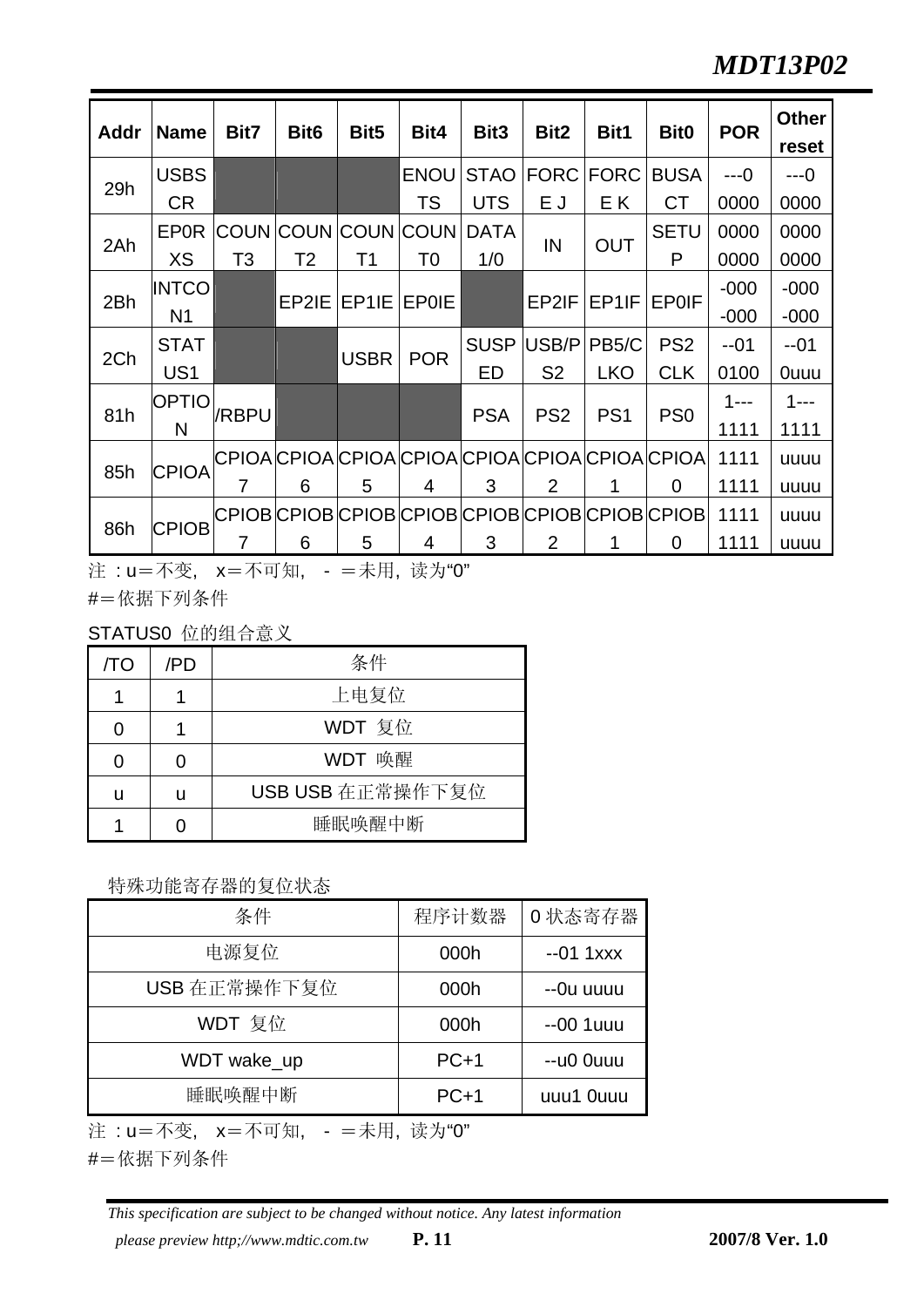# *6.* 指令表

| 指令码             | 助记符                          | 功能                     | 操作                                                                    | 状态                                                          |
|-----------------|------------------------------|------------------------|-----------------------------------------------------------------------|-------------------------------------------------------------|
| 010000 00000000 | <b>NOP</b>                   | 空操作                    | None                                                                  |                                                             |
| 010000 00000001 | <b>CLRWT</b>                 | 清看门狗定时器                | $0 \rightarrow WT$                                                    | TF, PF                                                      |
| 010000 00000010 | <b>SLEEP</b>                 | 睡眠方式                   | 0→WT, stop OSC                                                        | TF, PF                                                      |
| 010000 00000011 | <b>TMODE</b>                 | 送W 到TMODE 寄存器          | W→TMODE                                                               | None                                                        |
| 010000 00000100 | <b>RET</b>                   | 返回子程序                  | $Stack \rightarrow PC$                                                | None                                                        |
| 010000 00000rrr | CPIO R                       | 控制I/O 口寄存器             | W→CPIO R                                                              | None                                                        |
| 010001 1rrrrrrr | <b>STWR</b><br>R             | 存储 W 到寄存器中             | $W \rightarrow R$                                                     | None                                                        |
| 011000 trrrrrrr | LDR $R, t$                   | 送寄存器                   | $R\rightarrow t$                                                      | Z                                                           |
| 111010 iiiiiiii | LDWI i                       | 送立即数到 W                | $i \rightarrow W$                                                     | None                                                        |
| 010111 trrrrrrr | SWAPR R, t                   | 高低四位交换                 | $[R(0-3) \leftrightarrow R(4-7)]$<br>→t                               | None                                                        |
| 011001 trrrrrrr | $INCR$ R, t                  | 寄存器加1                  | $R + 1 \rightarrow t$                                                 | Z                                                           |
| 011010 trrrrrrr |                              | INCRSZ R, t   增1, 为零跳转 | $R + 1 \rightarrow t$                                                 | None                                                        |
| 011011 trrrrrrr |                              | ADDWR R, t   W 与寄存器相加  | $W + R \rightarrow t$                                                 | C, HC, Z                                                    |
| 011100 trrrrrrr |                              | SUBWR R, t 寄存器减去 W     | $R - W \rightarrow t$ or<br>$(R+/W+1\rightarrow t)$                   | C, HC, Z                                                    |
| 011101 trrrrrrr | DECR R, t  寄存器减1             |                        | $R - 1 \rightarrow t$                                                 | Z                                                           |
| 011110 trrrrrrr |                              | DECRSZ R, t 寄存器减1,为零跳转 | $R - 1 \rightarrow t$                                                 | None                                                        |
| 010010 trrrrrrr |                              | ANDWR R, t   W 与寄存器相与  | $R \cap W \rightarrow t$                                              | Z                                                           |
| 110100 iiiiiiii | <b>ANDWI</b><br>$\mathbf{I}$ | Ⅳ 与立即数相与               | $i \cap W \rightarrow W$                                              | Z                                                           |
| 010011 trrrrrrr | IORWR R, t                   | W 与寄存器相或               | $R \cup W \rightarrow t$                                              | Z                                                           |
| 110101 iiiiiiii | <b>IORWI</b><br>- i          | W 与立即数相或               | i ∪ W→W                                                               | Z                                                           |
| 010100 trrrrrrr |                              | XORWR R, t   W 与寄存器相异或 | $R \oplus W \rightarrow t$                                            | $\mathsf{Z}$                                                |
| 110110 iiiiiiii | <b>XORWI</b><br>i.           | W 与立即数相异或              | $i \oplus W \rightarrow W$                                            | $\mathsf{Z}% _{M_{1},M_{2}}^{\alpha,\beta}(\mathbb{R}^{2})$ |
| 011111 trrrrrrr | <b>COMR</b>                  | <b>R</b> , t  取反       | $/R \rightarrow t$                                                    | Z                                                           |
| 010110 trrrrrrr | <b>RRR</b><br>R, t           | 带进位循环右移                | $R(n) \rightarrow R(n-1)$ ,                                           | $\mathsf C$                                                 |
|                 |                              |                        | $C\rightarrow R(7), R(0)\rightarrow C$                                |                                                             |
| 010101 trrrrrrr | <b>RLR</b><br>R, t           | 带进位循环左移                | $R(n) \rightarrow r(n+1)$ ,<br>$C\rightarrow R(0), R(7)\rightarrow C$ | $\mathsf C$                                                 |
| 010000 1xxxxxxx | <b>CLRW</b>                  | 工作寄存器0                 | $0 \rightarrow W$                                                     | Z                                                           |
| 010001 Orrrrrrr | <b>CLRR</b><br>R.            | 寄存器清0                  | $0 \rightarrow R$                                                     | Z                                                           |
| 0000bb brrrrrrr | <b>BCR</b><br>R, b           | 位清除                    | $0 \rightarrow R(b)$                                                  | None                                                        |
| 0010bb brrrrrrr | <b>BSR</b><br>R, b           | 位设置                    | $1 \rightarrow R(b)$                                                  | None                                                        |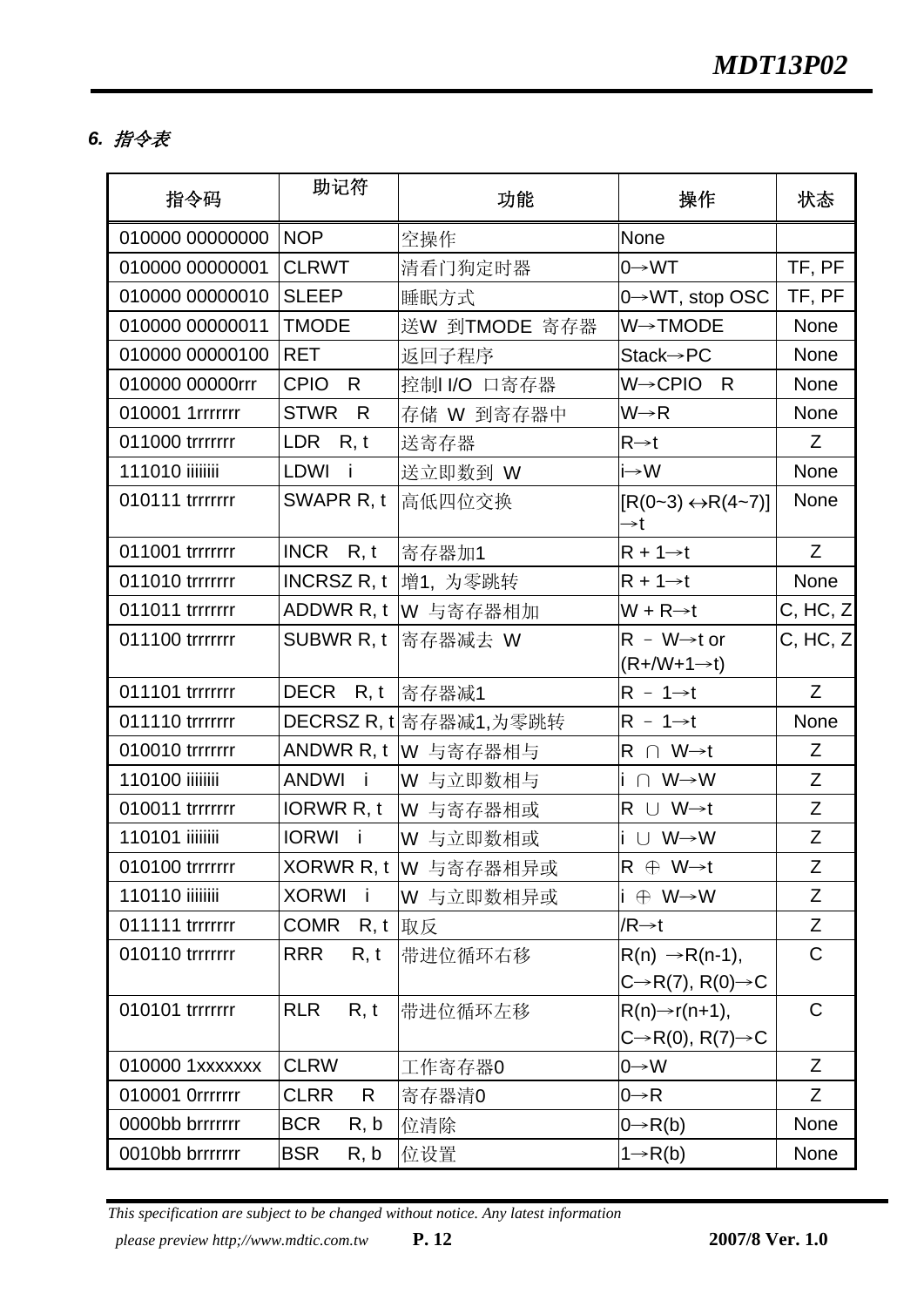# *MDT13P02*

| 指令码                    | 助记符          |      | 功能            | 操作                                              | 状态          |
|------------------------|--------------|------|---------------|-------------------------------------------------|-------------|
| 0001bb brrrrrrr        | <b>BTSC</b>  | R, b | 位测试,清除跳转      | Skip if $R(b)=0$                                | None        |
| 0011bb brrrrrrr        | <b>BTSS</b>  | R, b | 位测试,置位跳转      | Skip if $R(b)=1$                                | None        |
| 100nnn nnnnnnnn ILCALL |              | n    | 长调用子程序        | $ n \rightarrow PC$                             | None        |
|                        |              |      |               | <b>PC+1→Stack</b>                               |             |
| 101nnn nnnnnnnn LJUMP  |              | n    | 长跳转           | $n\rightarrow PC$                               | <b>None</b> |
| 110111 iiiiiiii        | <b>ADDWI</b> |      | 加立即数送至 W      | W+i→W                                           | C,HC, Z     |
| 110001 iiiiiiii        | <b>RTWI</b>  |      | 返回, 将立即数放入W 中 | Stack→PC,i→W                                    | None        |
| 111000 iiiiiiii        | <b>SUBWI</b> |      | 立即数减去W        | li-W→W                                          | C,HC, Z     |
| 010000 00001001        | <b>RTFI</b>  |      | 中断返回          | Stack $\rightarrow$ PC, 1 $\rightarrow$<br>IGIS | None        |

Note:

| W            |            | 工作寄存器      | b            |                | 位位           |
|--------------|------------|------------|--------------|----------------|--------------|
| <b>WT</b>    | t.         | 看门狗定时器     | t            |                | 目的           |
| <b>TMODE</b> | $\sim 10$  | 定时器方式寄存器   |              | 0 :            |              |
| <b>CPIO</b>  |            | 控制I/O口寄存器  |              | 1              | $\mathbf{r}$ |
| TF           | ÷          | 超时位标志      | R.           | $\ddot{\cdot}$ | 通用           |
| <b>PF</b>    | $\sim 10$  | 耗电标志位      | $\mathsf{C}$ | $\sim 10$      | 进位           |
| <b>PC</b>    | $\sim 100$ | 程序计数器      | HC:          |                | 辅助           |
| <b>OSC</b>   | $\sim$     | 振荡器        | Z            | $\sim 10$      | 零标           |
| Inclu.       |            | : 或,符号'∪'  |              |                | 取反           |
| Exclu.       |            | : 异或,符号'⊕' | $\mathsf{X}$ | $\mathbb{R}$   | 忽略           |
| <b>AND</b>   |            | : 与, 符号'∩' |              |                | 立即           |
|              |            |            |              |                |              |

- b : 位位置
- t : 目的寄存器
	- 0: 工作寄存器
		- CPIO : 控制I/O口寄存器 1 : 通用寄存器
- R : 通用寄存器地址
- 
- HC : 辅助进位
- Z : 零标志位
- 
- 
- i : 立即数(8 位)
- n : 立即数地址